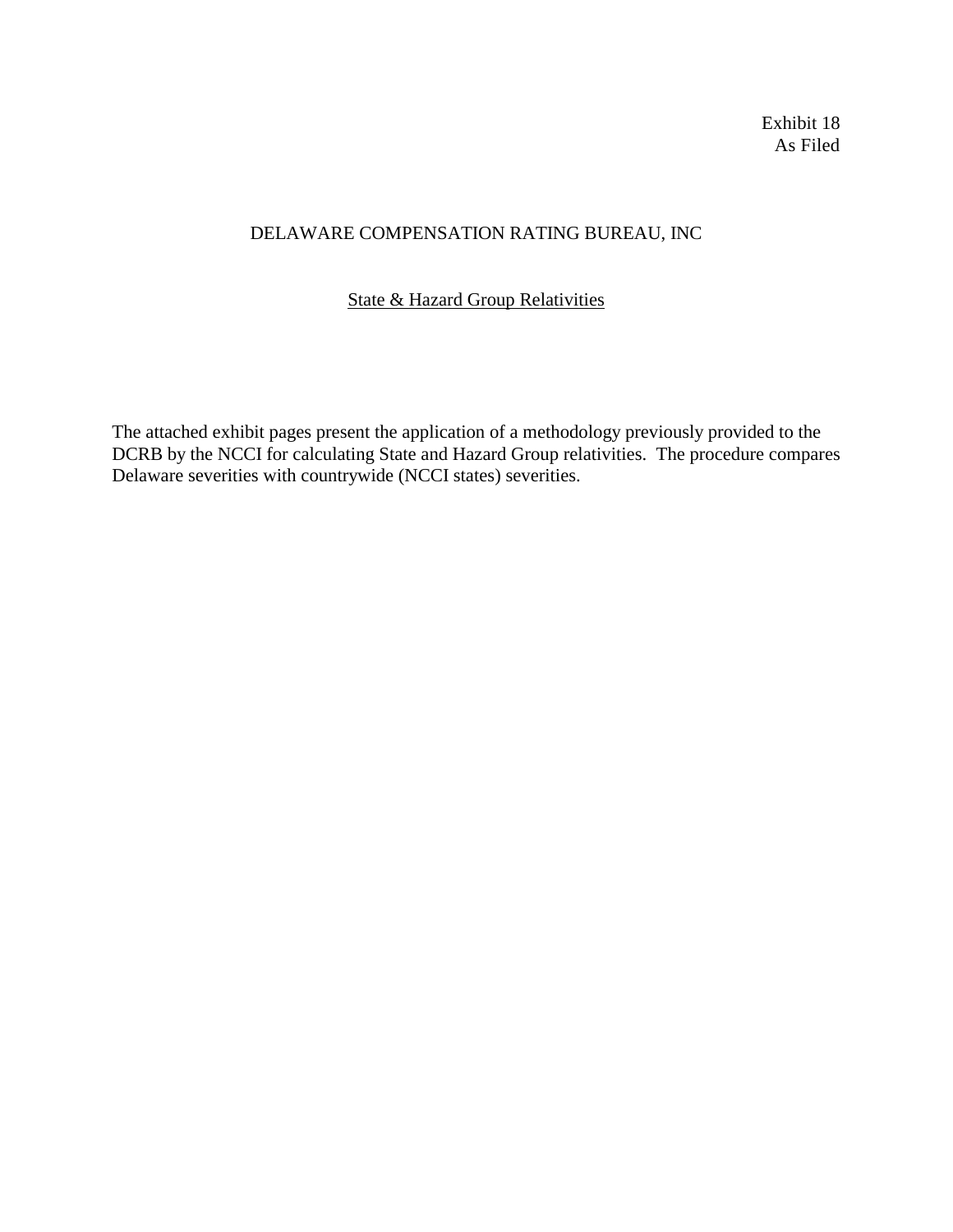## DELAWARE

State and Hazard Group Relativities

Proposed Effective: 12/1/05

| <b>Hazard Group</b> | <b>Proposed Relativities</b> | <b>Current Relativities</b> | Percentage Change |
|---------------------|------------------------------|-----------------------------|-------------------|
|                     | 1.345                        | 1.354                       | $-0.7%$           |
| Ш                   | 1.043                        | 1.108                       | $-5.9%$           |
| $\mathbf{III}$      | 0.697                        | 0.738                       | $-5.6%$           |
| IV                  | 0.527                        | 0.536                       | $-1.7%$           |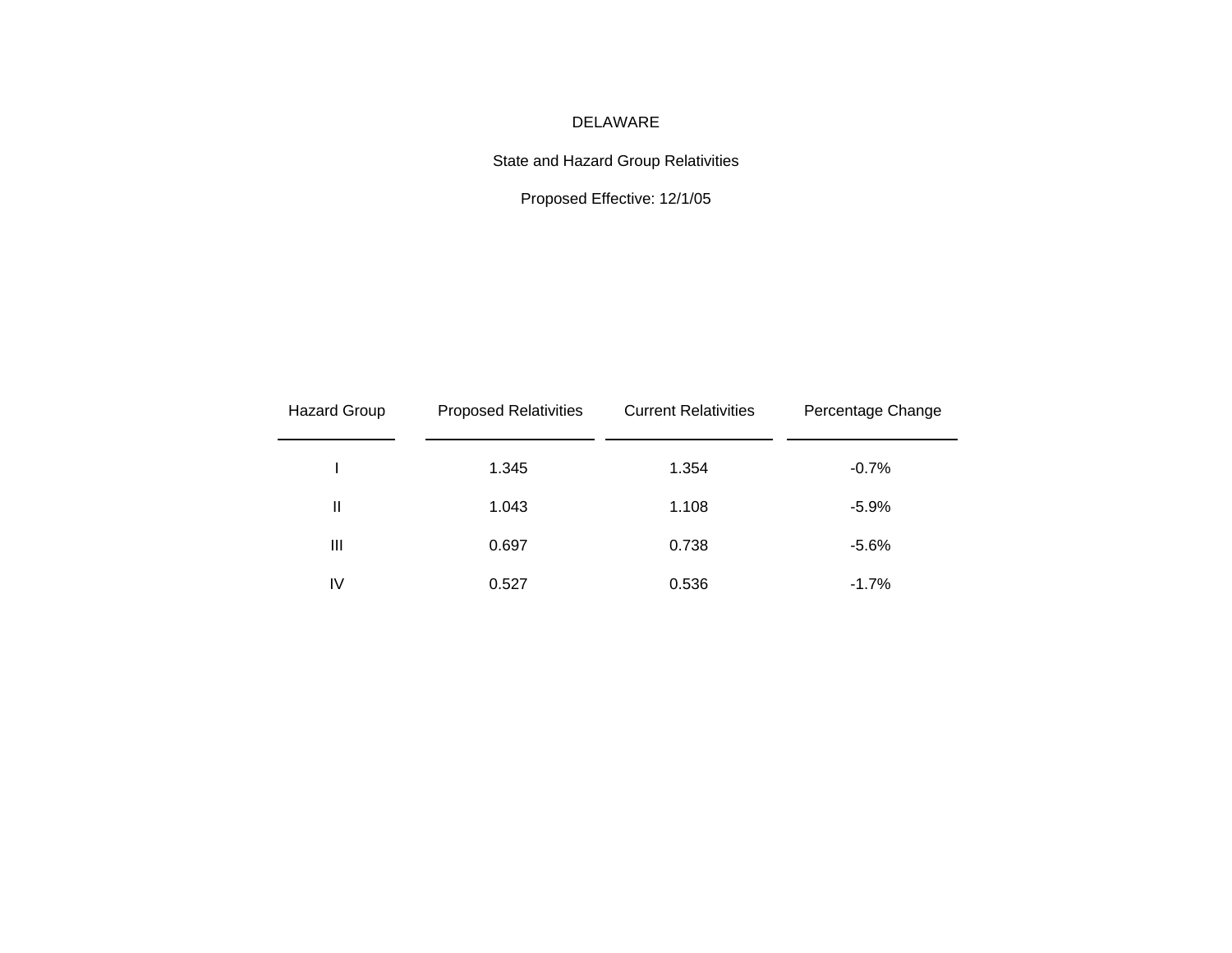|                       | Table I<br><b>RUN DATE:</b>                                                          | 7/1/05                   |                                |                           |                     |                 | Countrywide Standard Earned Premium by Hazard Group |       |                                 |       |       |        |
|-----------------------|--------------------------------------------------------------------------------------|--------------------------|--------------------------------|---------------------------|---------------------|-----------------|-----------------------------------------------------|-------|---------------------------------|-------|-------|--------|
|                       | Unweighted Countrywide Average Cost/Case for<br>Serious Injury Type and Hazard Group |                          |                                |                           |                     | Hazard<br>Group | Standard<br>Premium                                 |       | Ratio to<br>Smallest<br>Premium |       |       |        |
| Injury<br><b>Type</b> | T                                                                                    | <b>Hazard Group</b><br>Щ | Ш                              | $\underline{\mathsf{IV}}$ | Weighted<br>Average |                 | \$324,495,944                                       |       | 1.000                           |       |       |        |
| Fatal                 | \$69,515                                                                             |                          | \$88,694 \$110,723 \$131,911   |                           | \$105,162           | Ш               | \$23,444,564,742                                    |       | 0.014                           |       |       |        |
| P.T.                  | \$197,844                                                                            | \$214,883                | \$293,551                      | \$352,559                 | \$264,007           | $\mathbf{III}$  | \$25,372,947,368                                    |       | 0.013                           |       |       |        |
| Major                 | \$69,288                                                                             | \$73,525                 | \$85,199                       | \$98,235                  | \$80,150            | IV              | \$1,484,071,356                                     |       | 0.219                           |       |       |        |
|                       |                                                                                      |                          |                                |                           |                     | Total           | \$50,626,079,410                                    |       |                                 |       |       |        |
|                       | Differential to Unweighted Average                                                   |                          |                                |                           |                     |                 |                                                     |       |                                 |       |       |        |
|                       |                                                                                      |                          |                                |                           |                     | Table II        |                                                     |       |                                 |       |       |        |
| Injury                |                                                                                      | <b>Hazard Group</b>      |                                |                           |                     |                 | Countrywide Type of Injury Loss Distribution Table  |       |                                 |       |       |        |
| <b>Type</b>           | T.                                                                                   | Щ                        | $\mathop{\text{III}}\nolimits$ | $\underline{\mathsf{IV}}$ |                     | Hazard          |                                                     |       |                                 |       |       |        |
| Fatal                 | 0.661                                                                                | 0.843                    | 1.053                          | 1.254                     |                     | Group           | Fatal                                               | P.T.  | Major                           | Minor | T.T.  | Medica |
| P.T.                  | 0.749                                                                                | 0.814                    | 1.112                          | 1.335                     |                     |                 | 0.057                                               | 0.131 | 0.220                           | 0.391 | 0.343 | 0.328  |
| Major                 | 0.864                                                                                | 0.917                    | 1.063                          | 1.226                     |                     | $\mathbf{I}$    | 0.117                                               | 0.156 | 0.222                           | 0.278 | 0.297 | 0.334  |

| Fatal | 0.661  | 0.843 | 1.053 | 1.254 | 1 iazaru<br>Group | Fatal | <u>P.T.</u> | Major | <u>Minor</u> | T.T.  | Medical |
|-------|--------|-------|-------|-------|-------------------|-------|-------------|-------|--------------|-------|---------|
| P.T.  | 0.749  | 0.814 | 1.112 | 1.335 |                   | 0.057 | 0.131       | 0.220 | 0.391        | 0.343 | 0.328   |
| Major | 0.864  | 0.917 | 1.063 | 1.226 | $\mathsf{I}$      | 0.117 | 0.156       | 0.222 | 0.278        | 0.297 | 0.334   |
|       |        |       |       |       | Ш                 | 0.270 | 0.264       | 0.262 | 0.181        | 0.207 | 0.196   |
| Date: | 7/1/05 |       |       |       | IV<br>Page 1      | 0.556 | 0.449       | 0.296 | 0.150        | 0.153 | 0.142   |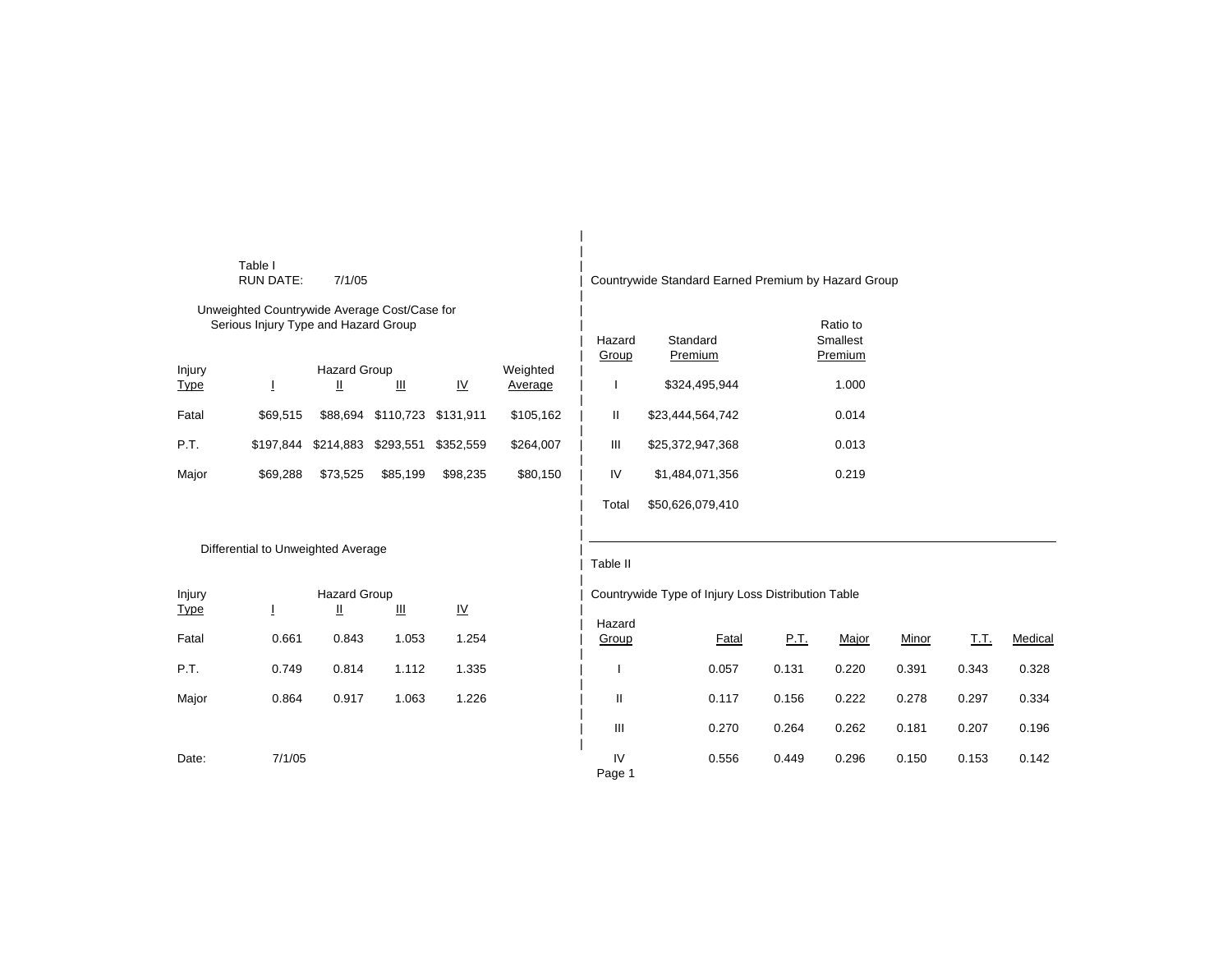### DELAWARE Proposed Effective: 12/1/05 Non-Escalating Fatal Benefits -- Non-Escalating PT/Major Benefits

| Exhibit I       |                                  |                                                                                                                         |       |                           | Exhibit III           |                                                                |                          |                | Factors to Adjust Countrywide Differential to State Differential                                                                             |
|-----------------|----------------------------------|-------------------------------------------------------------------------------------------------------------------------|-------|---------------------------|-----------------------|----------------------------------------------------------------|--------------------------|----------------|----------------------------------------------------------------------------------------------------------------------------------------------|
|                 |                                  | Premium Distribution By Hazard Group*                                                                                   |       |                           |                       |                                                                |                          |                |                                                                                                                                              |
|                 | (1)                              | (2)<br>Total                                                                                                            | (3)   |                           | (A) Injury Type       |                                                                |                          |                |                                                                                                                                              |
| Hazard<br>Group | Standard<br>Premium              | Standard<br>Premium                                                                                                     | Ratio |                           | Fatal                 | 0.94743                                                        |                          |                |                                                                                                                                              |
| ı               | 1,724,681                        | 519,313,552                                                                                                             | 0.003 |                           | P.T.<br>Major         | 0.961153<br>0.990429                                           |                          |                |                                                                                                                                              |
| Ш               | 271,218,276                      |                                                                                                                         | 0.522 |                           |                       |                                                                |                          |                |                                                                                                                                              |
| III             | 233,012,080                      |                                                                                                                         | 0.449 |                           | (B)                   |                                                                |                          |                |                                                                                                                                              |
| IV              | 13,358,515                       |                                                                                                                         | 0.026 |                           | Injury<br><b>Type</b> | T                                                              | <b>Hazard Group</b><br>Щ | Щ              | $\underline{\mathsf{IV}}$                                                                                                                    |
|                 | *Based on Unit Statistical Data. |                                                                                                                         |       |                           | Fatal                 | 0.698                                                          | 0.890                    | 1.111          | 1.324                                                                                                                                        |
| Exhibit II      |                                  |                                                                                                                         |       |                           | P.T.                  | 0.779                                                          | 0.847                    | 1.157          | 1.389                                                                                                                                        |
|                 |                                  | Distribution of Losses by Injury Type Derived from Hazard Group<br>Premium Distribution & Countrywide Loss Distribution |       |                           | Major                 | 0.872                                                          | 0.926                    | 1.073          | 1.238                                                                                                                                        |
| Injury          |                                  | <b>Hazard Group</b>                                                                                                     |       |                           | (C)                   |                                                                |                          |                |                                                                                                                                              |
| <b>Type</b>     | I                                | Ш                                                                                                                       | Ш     | $\underline{\mathsf{IV}}$ | Injury<br><b>Type</b> | Ī                                                              | <b>Hazard Group</b><br>Щ | Щ              | $\underline{\mathsf{IV}}$                                                                                                                    |
| Fatal           | 0.001                            | 0.310                                                                                                                   | 0.616 | 0.073                     | P.T./Major<br>Serious | 0.851<br>0.850                                                 | 0.906<br>0.905           | 1.101<br>1.101 | 1.303<br>1.304                                                                                                                               |
| P.T.            | 0.002                            | 0.384                                                                                                                   | 0.559 | 0.055                     |                       |                                                                |                          |                |                                                                                                                                              |
| Major           | 0.003                            | 0.479                                                                                                                   | 0.486 | 0.032                     |                       | unweighted average cost per case differential (Table I) is     |                          |                | (A) For each serious injury type, the countrywide hazard group                                                                               |
| Minor           | 0.005                            | 0.627                                                                                                                   | 0.351 | 0.017                     |                       |                                                                |                          |                | multiplied times percent of premium (Exhibit I) in the hazard group<br>for that state. These products are summed to form the factors in (A). |
| T.T.            | 0.004                            | 0.613                                                                                                                   | 0.367 | 0.016                     |                       |                                                                |                          |                | (B) For each hazard group the factors from Table I are divided by the                                                                        |
| Medical         | 0.004                            | 0.652                                                                                                                   | 0.330 | 0.014                     |                       | appropriate injury type factor in section (A) of this exhibit. |                          |                |                                                                                                                                              |

For each hazard group, the following procedure is utilized to  $|$  (C) For P.T. and Major injury types, a combined (by hazard group)<br>obtain the distribution of losses within each injury type:<br>a differential is derived by ca

The percentage of countrywide losses by hazard group (see | Table II) is multiplied by the corresponding statewide ratio of | standard earned premium to total (Exhibit I). This is then divided by the sum of these calculations for all four hazard | groups. This procedure is done for each injury type.  $\qquad \qquad$  | Date:  $\qquad \qquad$  Date: 7/1/05

 $\overline{d}$  differential is derived by calculating a weighted average of the two differentials using the factors from Exhibit VII as weights.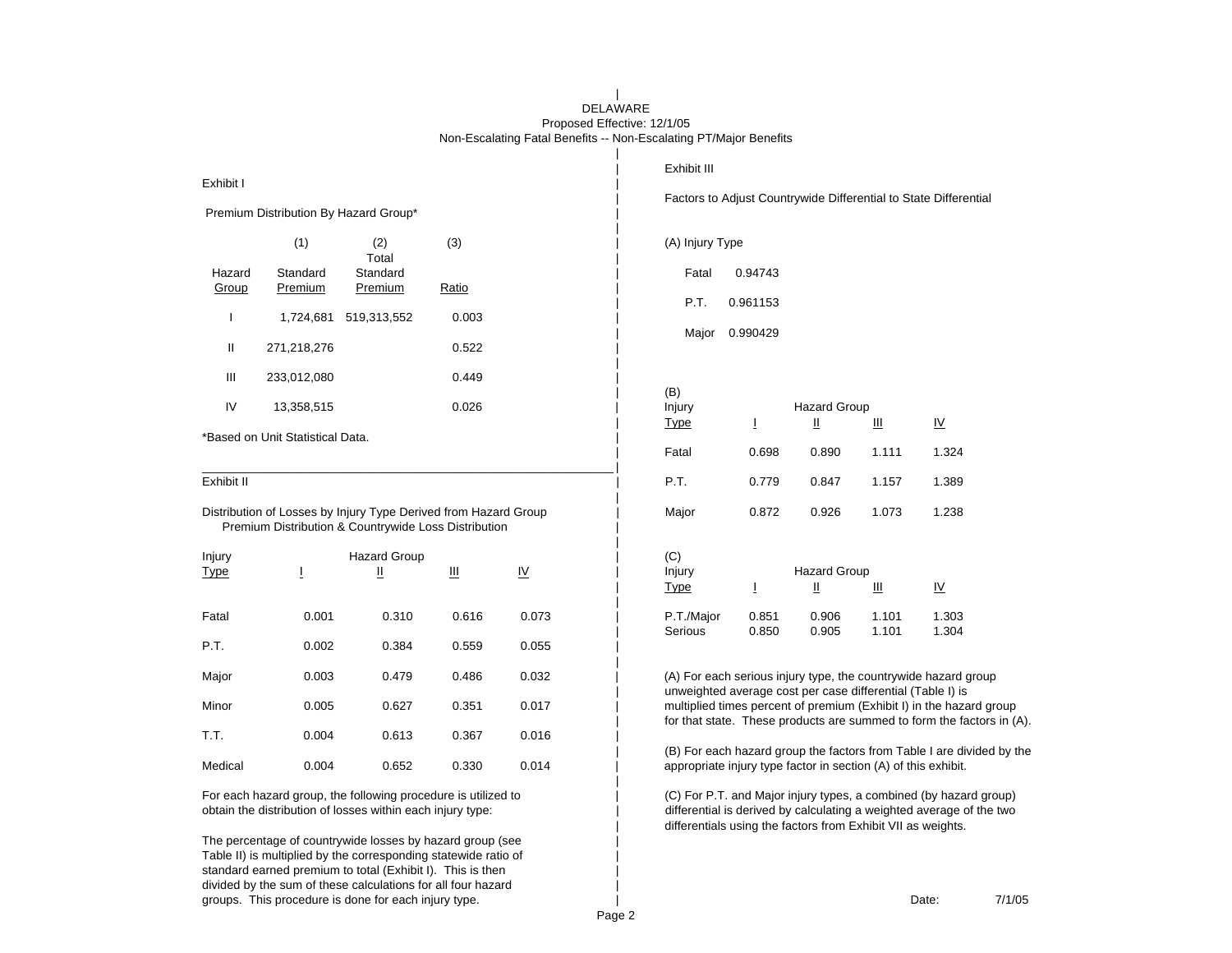## DELAWARE Proposed Effective: 12/1/05 Non-Escalating Fatal Benefits -- Non-Escalating PT/Major Benefits

## Exhibit IV Calculation of ELPF Trend

| <b>Policy Period</b>                                                                             | 1/1/02-12/31/02     | 1/1/01-12/31/01            | 1/1/00-12/31/00     |
|--------------------------------------------------------------------------------------------------|---------------------|----------------------------|---------------------|
|                                                                                                  | <b>First Report</b> | Second Report              | <b>Third Report</b> |
| (1) Proposed Effective Date of Filing                                                            |                     | 12/1/05                    |                     |
| (2a) Trend to<br>(2b) Midpoint of Policy Period<br>(3) Benefit Level to Which Losses are Brought | 1/1/03              | 7/1/05<br>1/1/02<br>7/1/04 | 1/1/01              |
| $(4a)$ Yrs. from $(2a)$ to $(2b)$<br>(4b)                                                        | 2.5                 | 3.5                        | 4.5                 |
| (5) Indemnity Trend { $1.0389 \land (4a)$ }                                                      | 1.1001              | 1.1429                     | 1.1874              |
| (6)<br>(7)<br>(8)<br>(9)                                                                         |                     |                            |                     |
| (10)<br>Medical Trend { $1.1211 \land (4a)$ }                                                    | 1.3308              | 1.4920                     | 1.6726              |

Date: 7/1/05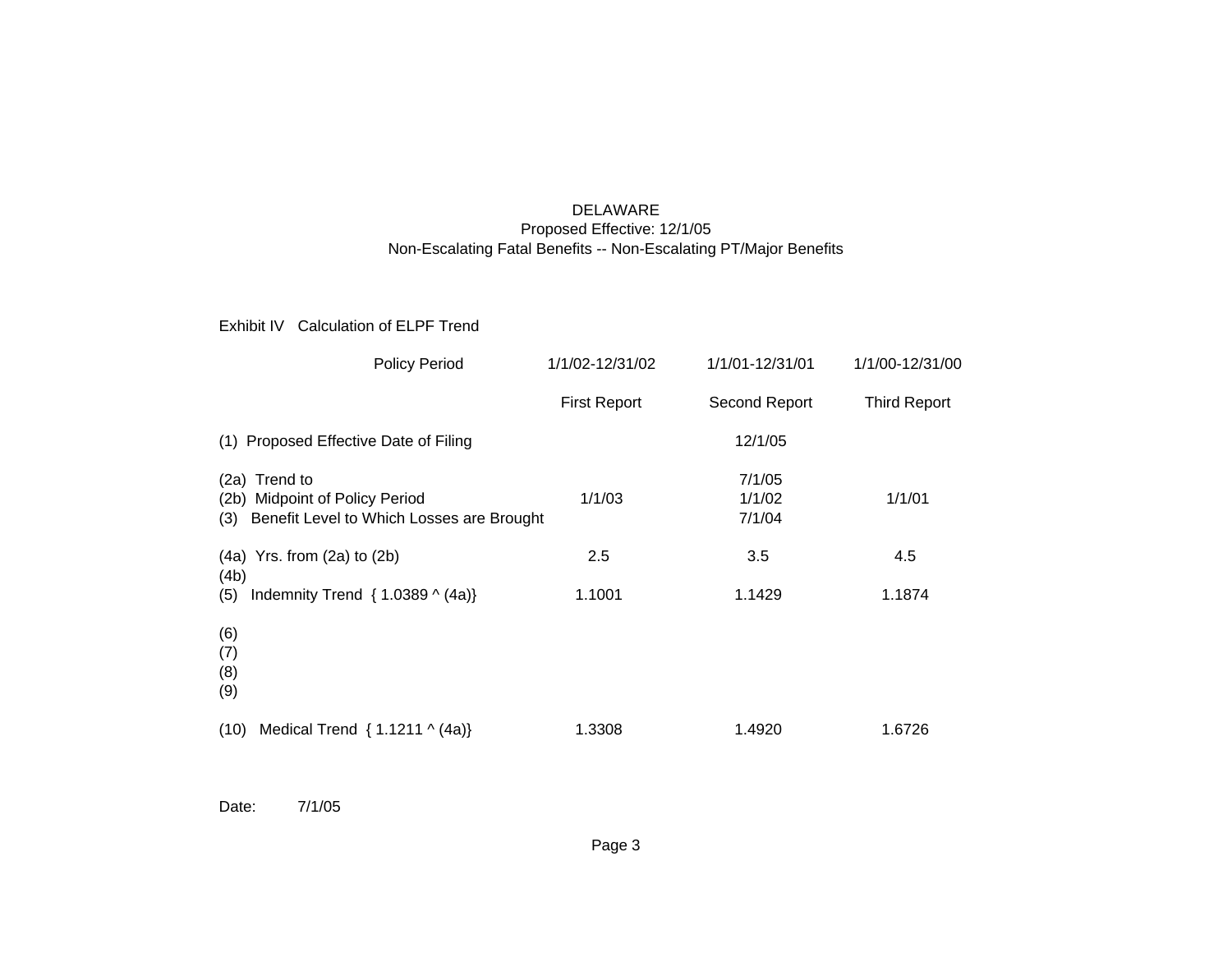## DELAWARE Proposed Effective: 12/1/05 Policy Period: 1/1/02-12/31/02 Report: FIRST

Exhibit V - a

#### Excess Loss Premium Factor Calculation Average Cost Per Case

|           |                   | (1)                                 | (2)                      | (3)                                     | (4)                                      | (5)                                        | (6)                         | (7)                                       | (8)                                               |                                                               |
|-----------|-------------------|-------------------------------------|--------------------------|-----------------------------------------|------------------------------------------|--------------------------------------------|-----------------------------|-------------------------------------------|---------------------------------------------------|---------------------------------------------------------------|
|           | Type of<br>Injury | Indemnity<br>Losses                 | Amend.<br>Factor         | Trend in Ind<br>Cost per Case           | Indem Trended<br>on Level<br>(1)x(2)x(3) | Medical<br>Losses                          | Amend.<br>Factor            | Medical<br>Trend                          | <b>Medical Trended</b><br>on Level<br>(5)x(6)x(7) |                                                               |
| А.        | Death             | 1,245,600                           | 1.0496                   | 1.1001                                  | 1,438,251                                | 1,171,000                                  | 1.0000                      | 1.3308                                    | 1,558,367                                         |                                                               |
| <b>B.</b> | P.T.              | 1,803,600                           | 1.0750                   | 1.1001                                  | 2,132,951                                | 9,667,200                                  | 1.0000                      | 1.3308                                    | 12,865,110                                        |                                                               |
| C.        | Major             | 6,601,500                           | 1.0691                   | 1.1001                                  | 7,764,136                                | 7,821,100                                  | 1.0000                      | 1.3308                                    | 10,408,320                                        |                                                               |
| D.        | Minor             | 7,867,400                           | 1.0704                   | 1.1001                                  | 9,264,234                                | 9,639,600                                  | 1.0000                      | 1.3308                                    | 12,828,380                                        |                                                               |
| Е.        | T.T.              | 14,217,100                          | 1.0750                   | 1.1001                                  | 16,813,249                               | 22,501,000                                 | 1.0000                      | 1.3308                                    | 29,944,331                                        |                                                               |
| F.        | Med. Only         |                                     |                          |                                         |                                          | $\mathbf 0$                                | 1.0000                      | 1.3308                                    | $\mathbf 0$                                       |                                                               |
| G.        | Overall           | 31,735,200                          | XX                       | XX                                      | 37,412,821                               | 50,799,900                                 | 1.0000                      | XX                                        | 67,604,508                                        |                                                               |
|           |                   | (9)<br>Total<br>Losses<br>$(4)+(8)$ | (10)<br>No. of<br>Claims | (11)<br>Average<br>Severity<br>(9)/(10) | (12)<br>Severity<br>Dev. to<br>Ult. Rep  | (13)<br>Developed<br>Severity<br>(11)x(12) | (14)<br>Case<br>Development | (15)<br>Indemnity<br>Dev. to<br>Ult. Rpt. | (16)<br>Medical<br>Dev. to<br>Ult. Report         | (17)<br>Total<br>Developed<br>$(4)$ x $(15)$ + $(8)$ x $(16)$ |
| А.        | Death             | 2,996,618                           | 5                        | 599,324                                 | 3.0997                                   | 1,857,725                                  | 1.0000                      | 1.9385                                    | $1.595$ (a)                                       | 5,273,645                                                     |
| В.        | P.T.              | 14,998,061                          | 3                        |                                         |                                          |                                            | 2.0000                      | 3.5835                                    | $7.572$ (a)                                       | 105,058,043                                                   |
| C.        | Major             | 18,172,456                          | 76                       | 419,880                                 | 1.8407                                   | 772,873                                    | 2.8289                      | 5.1702                                    | $6.454$ (a)                                       | 107,317,433                                                   |
| D.        | Minor             | 22,092,614                          | 471                      | 46,906                                  | 1.4809                                   |                                            | 1.1571                      | 1.2129                                    | $1.898$ (a)                                       | 35,584,855                                                    |
| Ε.        | T.T.              | 46,757,580                          | 2,630                    | 17,779                                  | 1.2727                                   | 29,741                                     | 1.0513                      | 1.0521                                    | $1.517$ (a)                                       | 63,114,769                                                    |
| F.        | Med. Only         | 0                                   | XX                       | XX                                      | XX                                       | XX                                         | XX                          |                                           | $1.000$ (b)                                       | $\mathbf 0$                                                   |

(a) (14) x (MED DEV 5TH TO ULT)

(b) SELECTED Date: 7/1/05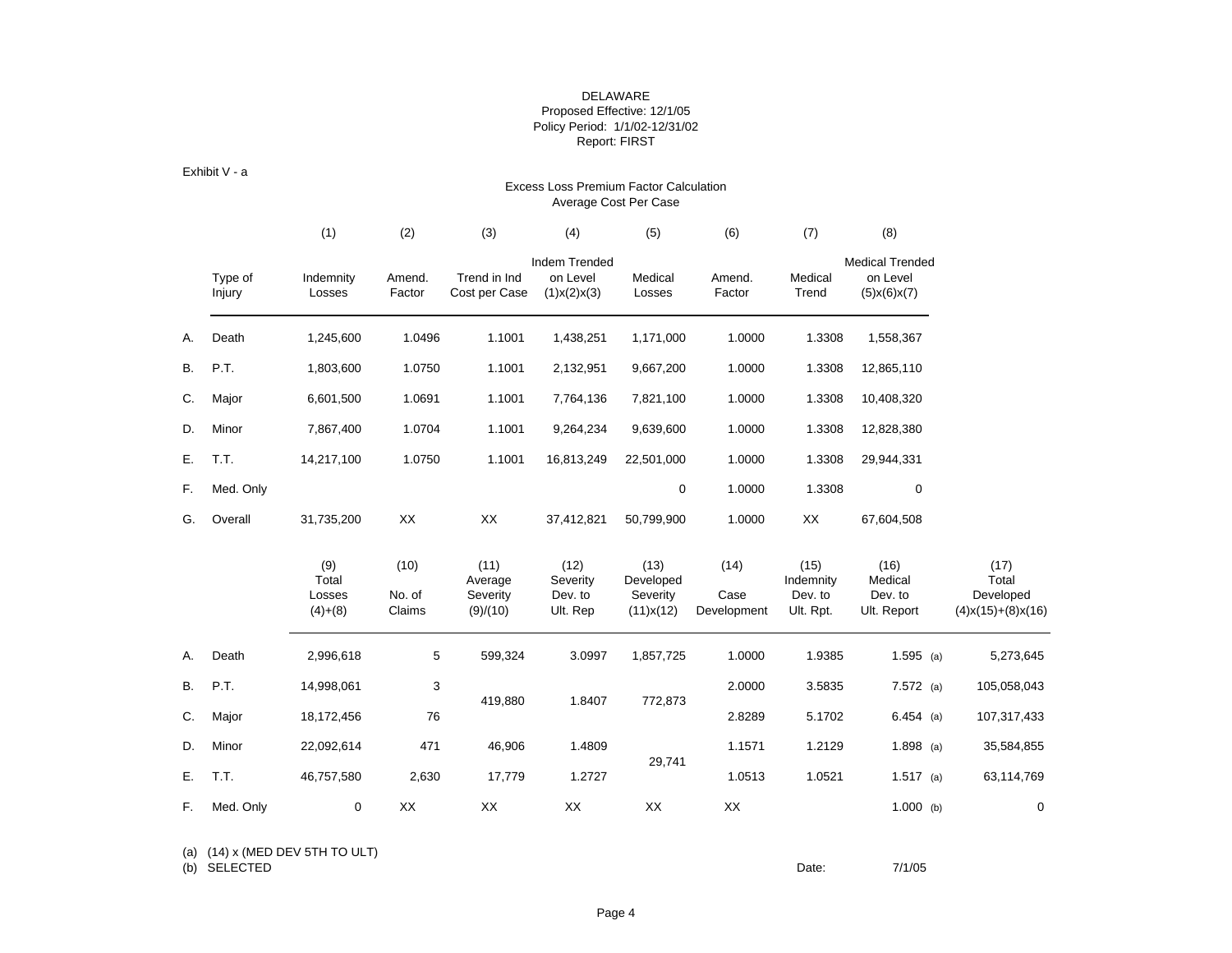## DELAWARE Proposed Effective: 12/1/05 Policy Period: 1/1/01-12/31/01 Report: SECOND

Exhibit V - b

#### Excess Loss Premium Factor Calculation Average Cost Per Case

|    |                   | (1)                                 | (2)                      | (3)                                     | (4)                                             | (5)                                        | (6)                         | (7)                                       | (8)                                                         |                                                               |
|----|-------------------|-------------------------------------|--------------------------|-----------------------------------------|-------------------------------------------------|--------------------------------------------|-----------------------------|-------------------------------------------|-------------------------------------------------------------|---------------------------------------------------------------|
|    | Type of<br>Injury | Indemnity<br>Losses                 | Amend.<br>Factor         | Trend in Ind<br>Cost per Case           | <b>Indem Trended</b><br>on Level<br>(1)x(2)x(3) | Medical<br>Losses                          | Amend.<br>Factor            | Medical<br>Trend                          | <b>Medical Trended</b><br>on Level<br>$(5)$ x $(6)$ x $(7)$ |                                                               |
| А. | Death             | 1,872,500                           | 1.0661                   | 1.1429                                  | 2,281,540                                       | 143,400                                    | 1.0000                      | 1.4920                                    | 213,953                                                     |                                                               |
| В. | P.T.              | 941,600                             | 1.1012                   | 1.1429                                  | 1,185,061                                       | 1,322,500                                  | 1.0000                      | 1.4920                                    | 1,973,170                                                   |                                                               |
| C. | Major             | 18,741,600                          | 1.0931                   | 1.1429                                  | 23,413,956                                      | 13,684,500                                 | 1.0000                      | 1.4920                                    | 20,417,274                                                  |                                                               |
| D. | Minor             | 7,671,800                           | 1.0949                   | 1.1429                                  | 9,600,193                                       | 8,709,900                                  | 1.0000                      | 1.4920                                    | 12,995,171                                                  |                                                               |
| Е. | T.T.              | 15,185,200                          | 1.1012                   | 1.1429                                  | 19,111,508                                      | 21,444,300                                 | 1.0000                      | 1.4920                                    | 31,994,896                                                  |                                                               |
| F. | Med. Only         |                                     |                          |                                         |                                                 | $\mathbf 0$                                | 1.0000                      | 1.4920                                    | $\mathbf 0$                                                 |                                                               |
| G  | Overall           | 44,412,700                          | XX                       | XX                                      | 55,592,258                                      | 45,304,600                                 | 1.0000                      | XX                                        | 67,594,464                                                  |                                                               |
|    |                   | (9)<br>Total<br>Losses<br>$(4)+(8)$ | (10)<br>No. of<br>Claims | (11)<br>Average<br>Severity<br>(9)/(10) | (12)<br>Severity<br>Dev. to<br>Ult. Rep         | (13)<br>Developed<br>Severity<br>(11)x(12) | (14)<br>Case<br>Development | (15)<br>Indemnity<br>Dev. to<br>Ult. Rpt. | (16)<br>Medical<br>Dev. to<br>Ult. Report                   | (17)<br>Total<br>Developed<br>$(4)$ x $(15)$ + $(8)$ x $(16)$ |
| А. | Death             | 2,495,493                           | 6                        | 415,916                                 | 1.8405                                          | 765,493                                    | 1.0000                      | 1.5239                                    | $1.595$ (a)                                                 | 3,818,094                                                     |
| В. | P.T.              | 3,158,231                           | 2                        |                                         |                                                 |                                            | 3.0000                      | 5.8143                                    | 11.358 (a)                                                  | 29,301,565                                                    |
| C. | Major             | 43,831,230                          | 180                      | 258,184                                 | 2.3685                                          | 611,509                                    | 1.2444                      | 1.9302                                    | $2.839$ (a)                                                 | 103,158,259                                                   |
| D. | Minor             | 22,595,364                          | 447                      | 50,549                                  | 1.4476                                          |                                            | 1.0962                      | 1.1967                                    | 1.798 (a)                                                   | 34,853,868                                                    |
| Е. | T.T.              | 51,106,404                          | 2,612                    | 19,566                                  | 1.2331                                          | 31,294                                     | 1.0077                      | 0.9743                                    | $1.454$ (a)                                                 | 65,140,921                                                    |
| F. | Med. Only         | 0                                   | XX                       | XX                                      | XX                                              | XX                                         | XX                          |                                           | $1.000$ (b)                                                 | $\mathbf 0$                                                   |

(a) (14) x (MED DEV 5TH TO ULT)

(b) SELECTED Date: 7/1/05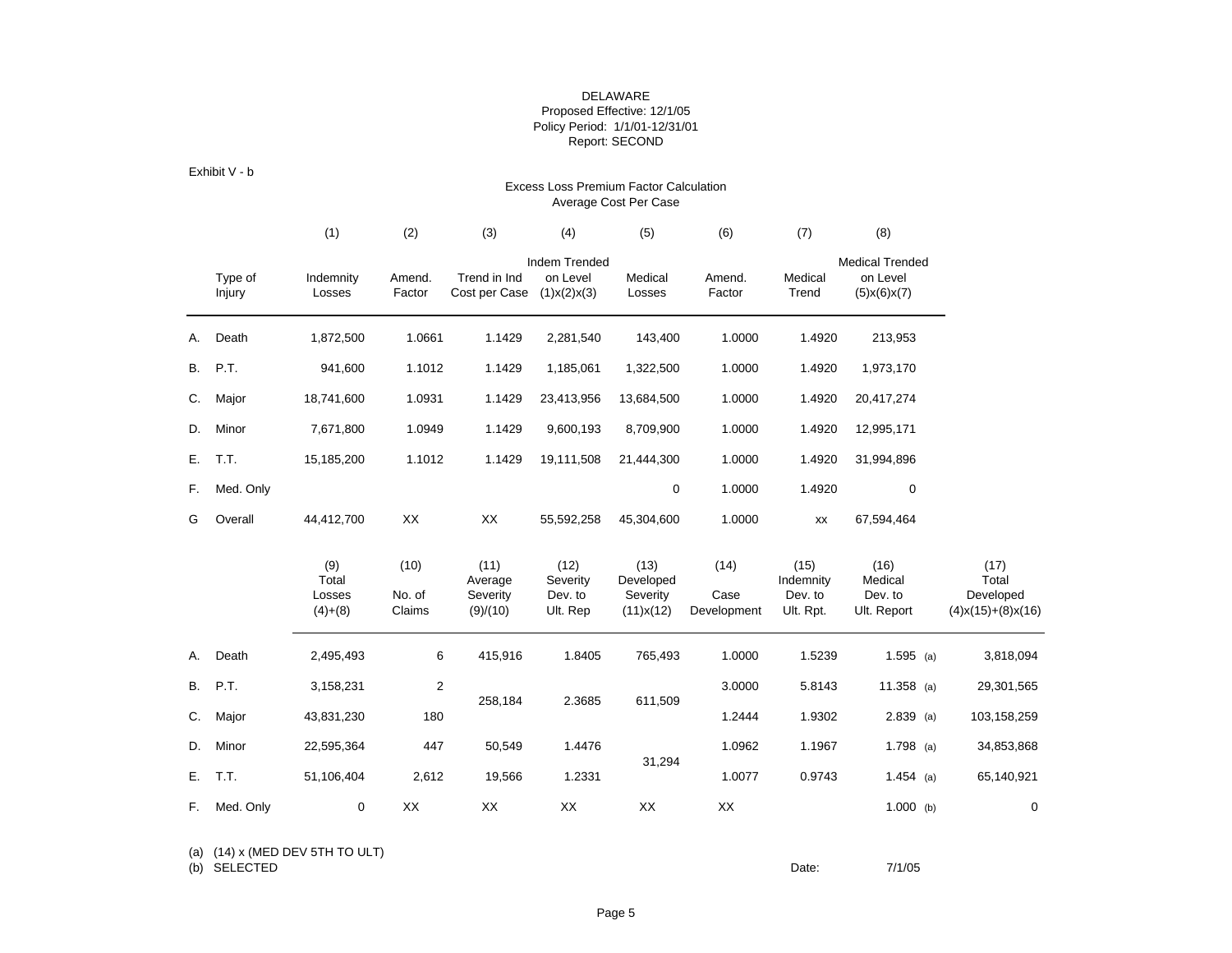## DELAWARE Proposed Effective: 12/1/05 Policy Period: 1/1/00-12/31/00 Report: THIRD

Exhibit V - c

#### Excess Loss Premium Factor Calculation Average Cost Per Case

|    |                   | (1)                                 | (2)                      | (3)                                     | (4)                                      | (5)                                        | (6)                         | (7)                                       | (8)                                               |                                                               |
|----|-------------------|-------------------------------------|--------------------------|-----------------------------------------|------------------------------------------|--------------------------------------------|-----------------------------|-------------------------------------------|---------------------------------------------------|---------------------------------------------------------------|
|    | Type of<br>Injury | Indemnity<br>Losses                 | Amend.<br>Factor         | Trend in Ind<br>Cost per Case           | Indem Trended<br>on Level<br>(1)x(2)x(3) | Medical<br>Losses                          | Amend.<br>Factor            | Medical<br>Trend                          | <b>Medical Trended</b><br>on Level<br>(5)x(6)x(7) |                                                               |
| А. | Death             | 797,100                             | 1.0844                   | 1.1874                                  | 1,026,359                                | 9,800                                      | 1.0000                      | 1.6726                                    | 16,391                                            |                                                               |
| В. | P.T.              | 935,300                             | 1.1292                   | 1.1874                                  | 1,254,062                                | 354,200                                    | 1.0000                      | 1.6726                                    | 592,435                                           |                                                               |
| C. | Major             | 26,784,900                          | 1.1186                   | 1.1874                                  | 35,576,391                               | 18,427,000                                 | 1.0000                      | 1.6726                                    | 30,821,000                                        |                                                               |
| D. | Minor             | 7,134,400                           | 1.1211                   | 1.1874                                  | 9,497,271                                | 7,856,500                                  | 1.0000                      | 1.6726                                    | 13,140,782                                        |                                                               |
| Е. | T.T.              | 15,760,800                          | 1.1292                   | 1.1874                                  | 21,132,271                               | 21,387,400                                 | 1.0000                      | 1.6726                                    | 35,772,565                                        |                                                               |
| F. | Med. Only         |                                     |                          |                                         |                                          | 0                                          | 1.0000                      | 1.6726                                    | 0                                                 |                                                               |
| G. | Overall           | 51,412,500                          | XX                       | XX                                      | 68,486,354                               | 48,034,900                                 | 1.0000                      | XX                                        | 80,343,173                                        |                                                               |
|    |                   | (9)<br>Total<br>Losses<br>$(4)+(8)$ | (10)<br>No. of<br>Claims | (11)<br>Average<br>Severity<br>(9)/(10) | (12)<br>Severity<br>Dev. to<br>Ult. Rep  | (13)<br>Developed<br>Severity<br>(11)x(12) | (14)<br>Case<br>Development | (15)<br>Indemnity<br>Dev. to<br>Ult. Rpt. | (16)<br>Medical<br>Dev. to<br>Ult. Report         | (17)<br>Total<br>Developed<br>$(4)$ x $(15)$ + $(8)$ x $(16)$ |
| А. | Death             | 1,042,750                           | $\overline{2}$           | 521,375                                 | 2.0544                                   | 1,071,113                                  | 1.0000                      | 1.8541                                    | $1.595$ (a)                                       | 1,929,116                                                     |
| В. | P.T.              | 1,846,497                           | 3                        |                                         |                                          |                                            | 2.0000                      | 5.0966                                    | $7.572$ (a)                                       | 10,877,370                                                    |
| C. | Major             | 66,397,391                          | 241                      | 279,688                                 | 2.0248                                   | 566,312                                    | 1.0415                      | 1.3937                                    | $2.376$ (a)                                       | 122,813,512                                                   |
| D. | Minor             | 22,638,053                          | 485                      | 46,676                                  | 1.5171                                   |                                            | 1.0577                      | 1.2179                                    | $1.735$ (a)                                       | 34,365,983                                                    |
| Е. | T.T.              | 56,904,836                          | 2,854                    | 19,939                                  | 1.2267                                   | 31,192                                     | 1.0032                      | 0.9741                                    | $1.448$ (a)                                       | 72,383,619                                                    |
| F. | Med. Only         | 0                                   | XX                       | XX                                      | XX                                       | XX                                         |                             |                                           | $1.000$ (b)                                       | 0                                                             |

(a) (14) x (MED DEV 5TH TO ULT)

(b) SELECTED Date: 7/1/05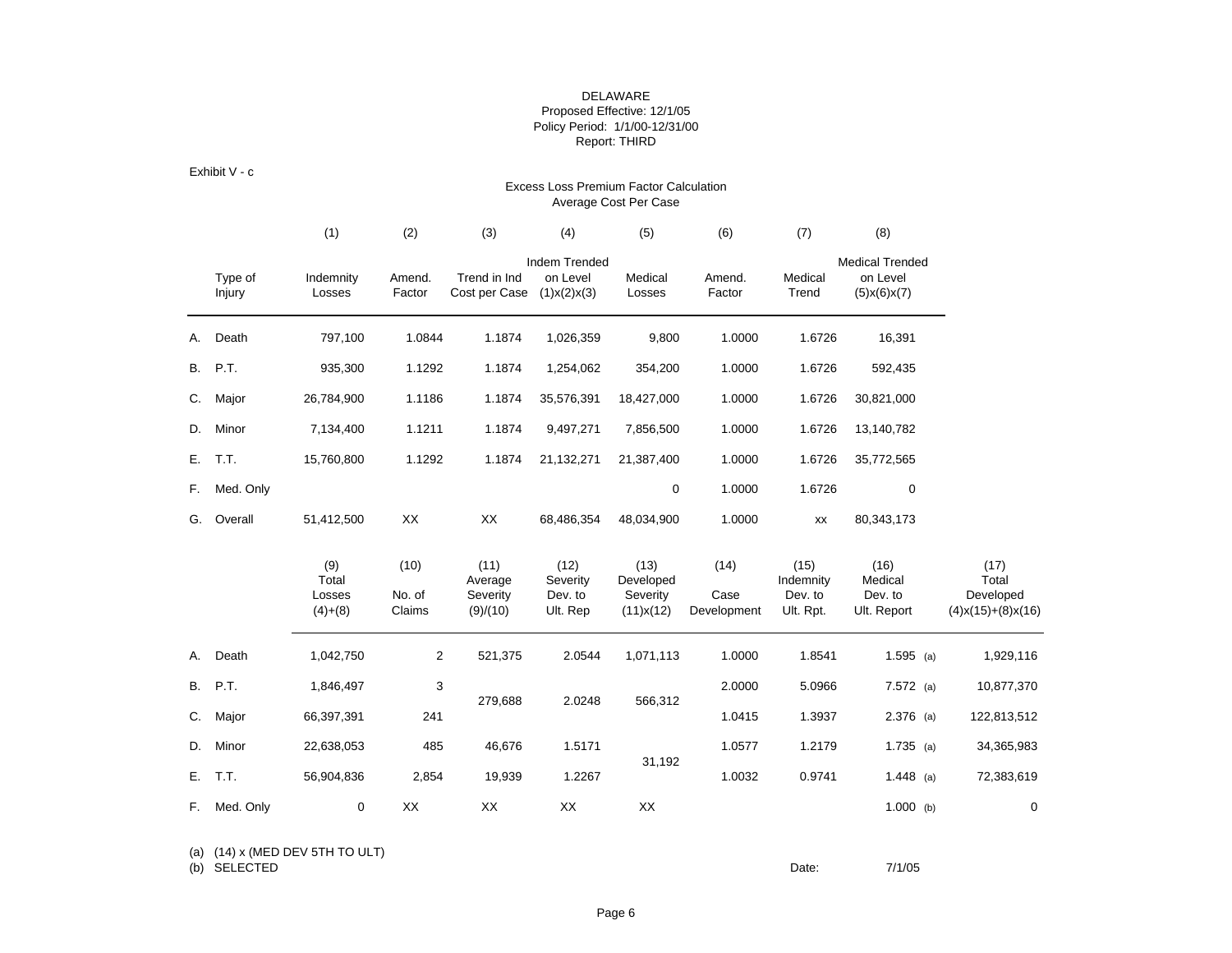### DELAWARE Proposed Effective: 12/1/05 Non-Escalating Fatal Benefits -- Non-Escalating PT/Major Benefits

|                                                                     |                       |         |                     |                | Exhibit VII |                                      |                | <b>Combined Injury Weights</b> |                        |                |
|---------------------------------------------------------------------|-----------------------|---------|---------------------|----------------|-------------|--------------------------------------|----------------|--------------------------------|------------------------|----------------|
| Exhibit VI                                                          |                       |         |                     |                |             |                                      |                |                                |                        |                |
| Adjusted Average Cost Per Case by Injury Types                      |                       |         |                     |                |             | Hazard Group I                       |                |                                | Hazard Group II        |                |
|                                                                     |                       |         |                     |                |             | Total                                |                |                                | Total                  |                |
| For Each Hazard Group                                               |                       |         |                     |                | Type of     | Incurred                             | Injury         | Type of                        | Incurred               | Injury         |
| I. * Injury Type                                                    | Average Cost Per Case |         |                     | Indicated      | Injury      | Losses                               | Weights        | Injury                         | Losses                 | Weights        |
|                                                                     |                       |         |                     |                | Death       | 11,021                               | 0.004          | Death                          | 3,416,465              | 0.008          |
| Fatal                                                               | 630,053               |         |                     | 1,219,461      |             |                                      |                |                                |                        |                |
|                                                                     |                       |         |                     |                | P.T.        | 290,474                              | 0.111          | P.T.                           | 55,771,000             | 0.137          |
| P.T. / Major                                                        | 504,841               |         |                     | 614,914        | Major       | 999,868                              | 0.380          | Major                          | 159,645,529            | 0.392<br>0.529 |
| Minor/T.T.                                                          | 26,303                |         |                     | 30,751         | P.T./Major  | 1,290,342                            | 0.491          | P.T./Major                     | 215,416,529            |                |
|                                                                     |                       |         |                     |                | Minor       | 524,024                              | 0.199          | Minor                          | 65,712,551             | 0.161          |
|                                                                     |                       |         |                     |                | T.T.        | 802,557                              | 0.305          | T.T.                           | 122,991,896            | 0.302          |
|                                                                     |                       |         |                     |                | Minor/T.T.  | 1,326,581                            | 0.504          | Minor/T.T.                     | 188,704,447            | 0.463          |
|                                                                     |                       | Ш       | <b>Hazard Group</b> | $\overline{N}$ |             |                                      |                |                                |                        |                |
| II.** Injury Type                                                   |                       |         | Ш                   |                | Med. Only   | $\mathbf 0$                          | XX             | Med. Only                      | $\mathbf 0$            | XX             |
| Fatal                                                               | 439,777               | 560,747 | 699,989             | 834,190        | Total       | 2,627,944                            | XX             | Total                          | 407,537,441            | XX             |
| P.T./Major                                                          | 429,620               | 457,386 | 555,830             | 657,808        |             | <b>Hazard Group III</b>              |                |                                | Hazard Group IV        |                |
| Minor/T.T.                                                          | 26,303                | 26,303  | 26,303              | 26,303         |             | Total                                |                |                                | Total                  |                |
|                                                                     |                       |         |                     |                | Type of     | Incurred                             | Injury         | Type of                        | Incurred               | Injury         |
|                                                                     |                       |         |                     |                | Injury      | Losses                               | Weights        | Injury                         | Losses                 | Weights        |
| * States overall developed average cost per case for each stated    |                       |         |                     |                |             |                                      |                |                                |                        |                |
| injury type, based upon latest three available years of U.S.P.      |                       |         |                     |                | Death       | 6,788,847                            | 0.019          | Death                          | 804,522                | 0.033          |
| data.                                                               |                       |         |                     |                | P.T.        | 81,187,471                           | 0.225          | P.T.                           | 7,988,034              | 0.327          |
| ** Four sets of factors for each stated type (Exhibit III sections  |                       |         |                     |                | Major       | 161,978,553                          | 0.449          | Major                          | 10,665,255             | 0.436          |
| B and C) are multiplied by stated injury type average cost per case |                       |         |                     |                |             | P.T./Major 243,166,024               | 0.674          | P.T./Major                     | 18,653,289             | 0.763          |
| (Section I) for each hazard group in producing the adjusted         |                       |         |                     |                |             |                                      |                |                                |                        |                |
| figures in Section II of this exhibit.                              |                       |         |                     |                | Minor       | 36,786,452                           | 0.102          | Minor                          | 1,781,680              | 0.073          |
|                                                                     |                       |         |                     |                | T.T.        | 73,634,626<br>Minor/T.T. 110,421,078 | 0.204<br>0.306 | T.T.<br>Minor/T.T.             | 3,210,229<br>4,991,909 | 0.131<br>0.204 |
|                                                                     |                       |         |                     |                |             |                                      |                |                                |                        |                |
|                                                                     |                       |         |                     |                | Med. Only   | 0                                    | XX             | Med. Only                      | 0                      | XX             |
|                                                                     |                       |         |                     |                | Total       | 360,375,949                          | XX             | Total                          | 24,449,720             | XX             |

Date: 7/1/05 7/1/05 Toreach hazard group the following procedure is utilized to obtain the distribution of los The percentage of losses by injury type (Exhibit II) is multiplied by the corresponding injury type total incurred losses to achieve combined injury weights